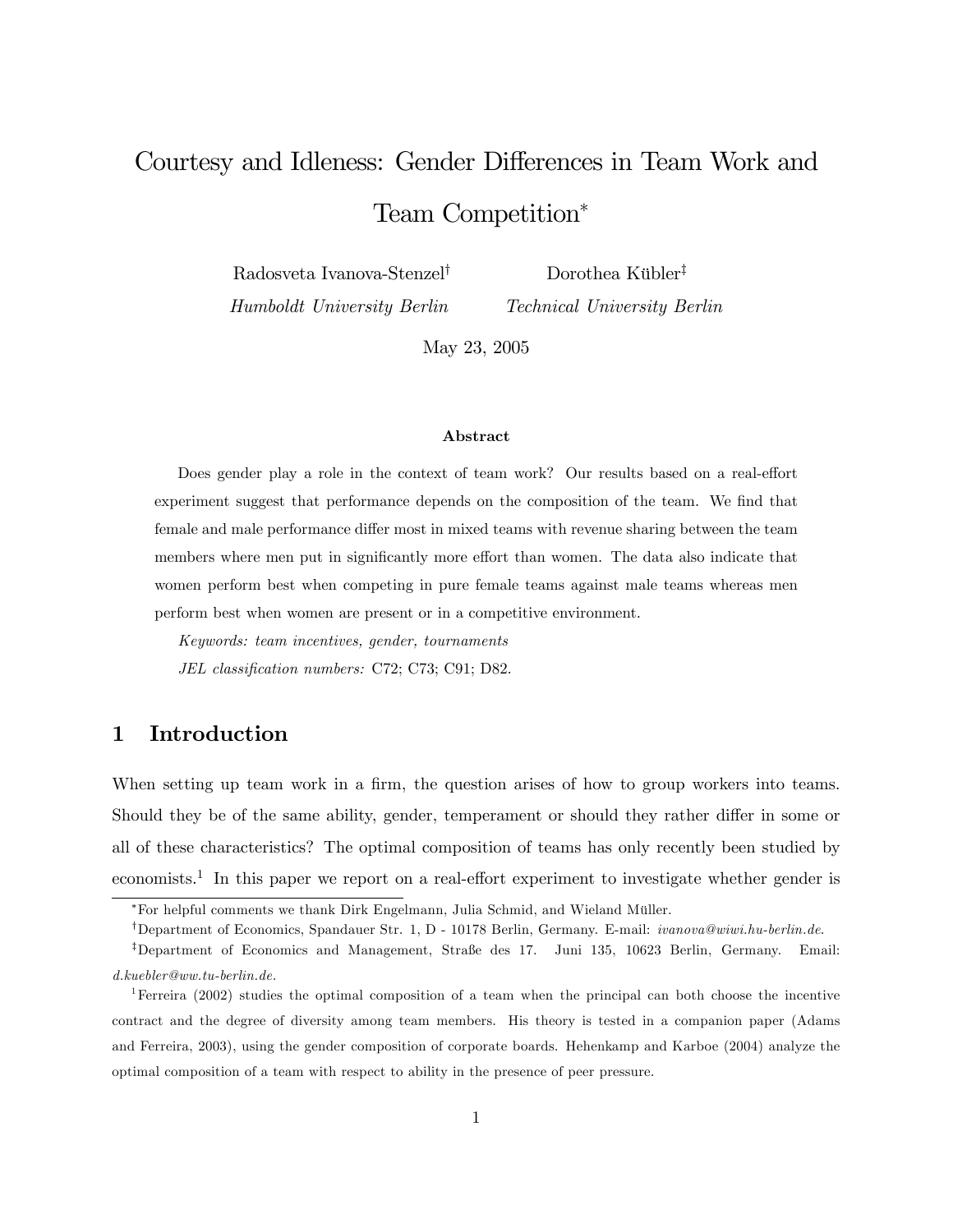of relevance for the optimal composition of a team. In order to address this question, we study the performance of mixed teams versus teams consisting of men or women only.

We hypothesize that gender matters for team composition because social relations are important in team work. For example, a person's effort choice can be affected by the relationship to those with whom he or she shares the returns from this effort. Also, free-riding incentives can be significantly reduced by peer pressure or by altruism and loyalty among group members.<sup>2</sup> Moreover, social norms and gender stereotypes may influence the behavior of men and women in teams.

In addition to team pay we study competition between teams where the team with the highest performance wins a bonus. It has been shown both in field and laboratory experiments that competition can increase the output of a team significantly.<sup>3</sup> We investigate whether men and women react differently to monetary incentives and how interactions between men and women affect their performance under the two different incentive contracts. For the experiment, teams consisting only of men and teams consisting only of women are formed. In one treatment, male teams compete with male teams, in another treatment female teams compete with female teams, and in a third treatment male and female teams compete with each other. Thereby, we are able to evaluate whether the gender composition of the competing team matters.

Our main results suggest that performance does not exclusively depend on the chosen incentive scheme (team pay versus team competition) but rather on the gender of the group members in conjunction with the chosen incentive scheme. Men exert higher effort when paired with women or in a competitive environment than when they are among themselves. Women perform best in pure female teams when competing against male teams and perform worst under revenue sharing in a mixed team.

The remainder of the paper is organized as follows: Section 2 deals with the design and experimental procedures. Section 3 presents and analyzes the results, and Section 4 concludes.

 $2$ The role of social pressure in team work is discussed by Kandel and Lazear (1992) and Huck, Kübler, and Weibull (2004). For loyalty and altruism in a model of team production see Ferreira (2002).

<sup>&</sup>lt;sup>3</sup>See Nalbantian and Schotter (1997) who compare team competition to normal team work in an experiment where effort choice is related to monetary costs. Erev et al. (1993), and van Dijk et al. (2001) use real effort experiments, the former to study team competition, the latter to study team work compared to individual incentive schemes. None of the papers deals with issues of gender and optimal team composition.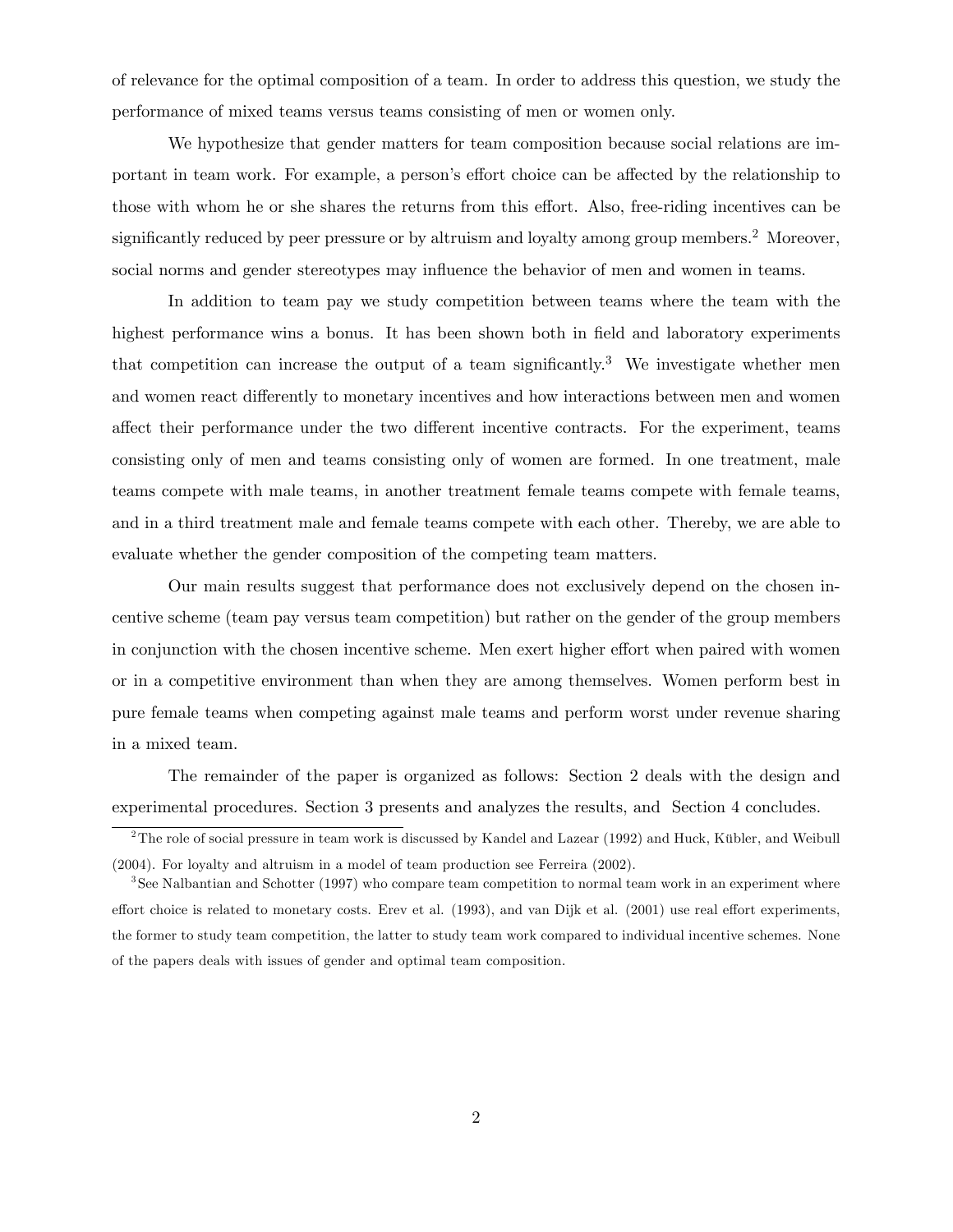## 2 Experimental design and procedure

In order to test for gender and incentive effects in an appropriate environment, participants had to work on a real task. They had to solve as many memory games as possible within 15 minutes. We used memory games posted on the web, consisting of ten pairs of cards.<sup>4</sup> At the start of the game, 20 cards with their faces down are showed. Two cards have to be clicked on. Then a "Check It"-button has to be pressed, and if the cards match, they are automatically removed. Otherwise, a "Pick again"-button has to be pressed and two more cards can be selected. The game ends when all pairs have been matched.

In the experiment, when a participant had solved a game completely, he or she raised her hand, we recorded the solved game on the personal record sheet and opened a new game for this participant. The website offers 10 different games (with pictures of dinosaurs, colors, bugs, animals, musical instruments, etc.). In order to prevent confusion from recalling games played previously, we opened a new game with different cards every time. In all sessions, we started with the same game (dinosaurs) and used the same order of games.

We varied the composition of the teams, each consisting of two members, with respect to gender. In addition, two different incentive schemes were used (revenue sharing vs. team competition). We ran six different treatments in 10 sessions. Each session had 12 participants. Overall, we collected 120 independent observations: pure male teams with revenue sharing (2 sessions), pure female teams with revenue sharing (2 sessions), mixed teams with revenue sharing (2 sessions), competition where female teams compete with each other (1 session), competition where male teams compete with each other (1 session) and competition of female against male teams (2 sessions).

Payoffs in the revenue sharing treatments (RS) were computed by adding the number of solved games of the two team members (called "points" in the instructions), dividing the sum by two and paying out the resulting number in Euros to each team member. In the team competition treatments (TC), the number of solved games by both team members was computed. Then, the number of solved games of a team was compared to the number of solved games by a randomly selected second team. The team that had solved more games received a bonus of 4 points (=Euros), and for the losing team we subtracted 4 points from the number of games solved jointly. Each team member then received points equal to the number of games solved in the team plus or minus

<sup>4</sup>The website can be found at http://www.funbrain.com/match/.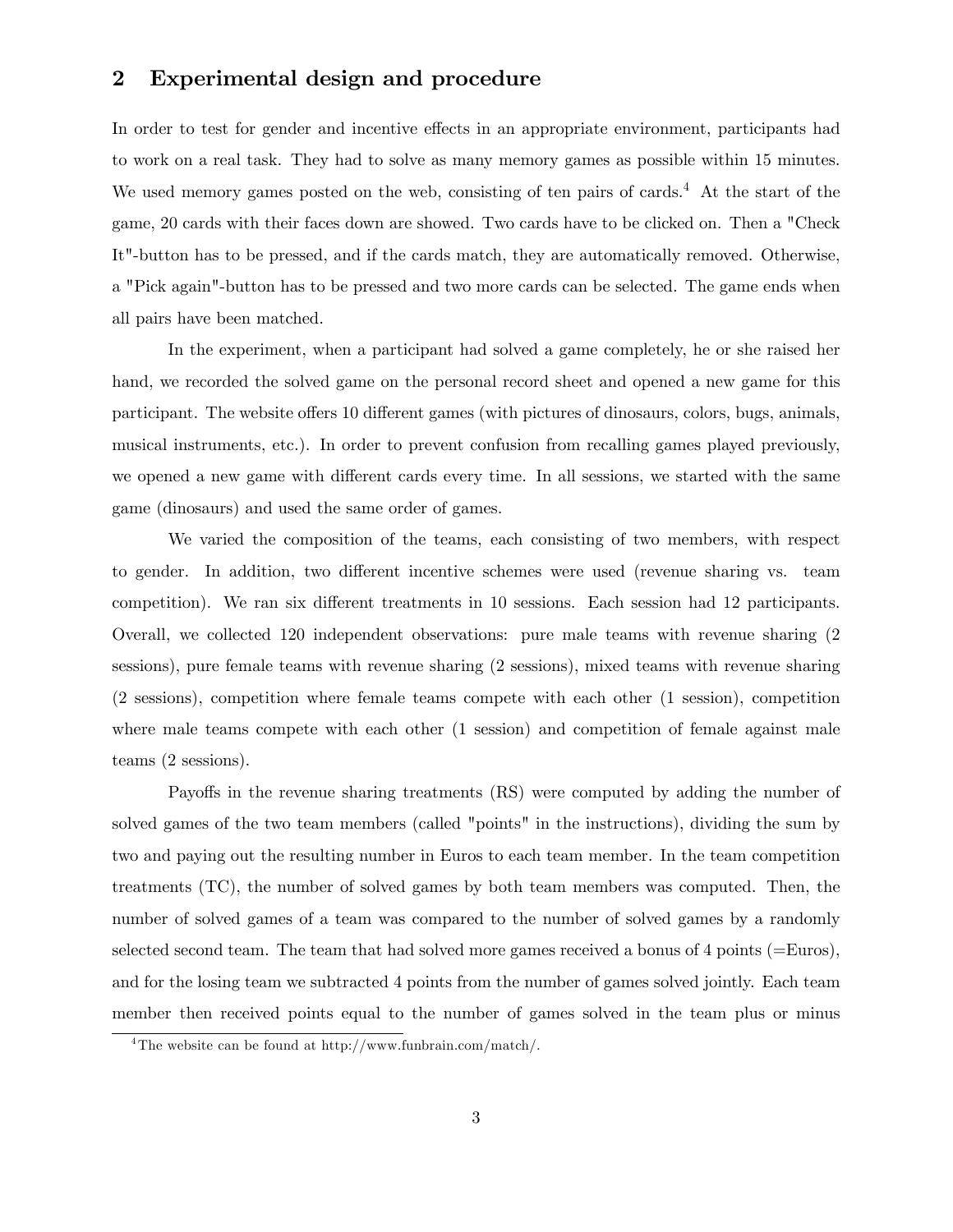the bonus, divided by two. If both teams had solved the same number of games, no points were subtracted or added.

The participants in each session were seated in two groups of six persons at opposing walls of the computer lab. They were informed that they had been randomly matched with a person sitting at the same side of the room. These two participants formed a team. In the sessions with teams consisting only of men or women, we made sure that only male or female participants were seated on either side of the room. Thus, the information that they were randomly paired with a participant from their side of the room implied that it was a person of their own gender. In the treatment with mixed teams, both men and women were seated on each side of the room. Thus, participants did not know whether they were paired with man or a woman. In the treatments with team competition, we invited either only men or only women to the experiment (for competition between men or women only), or we invited six men and six women and placed them at opposite sides of the room (for competition between male and female teams). We never explicitly mentioned gender in front of the participants, because we wanted to test whether gender is important even if participants are not made aware of it directly. We told participants only that the competing team consists of participants placed at the opposite side of the room. Since participants could see each other in the lab, although gender was not explicitly discussed, they could Ögure out the gender composition of both, the own and the competing group.

At the end of the experiment all participants were informed about the number of games solved by their team and, in the team competition treatments, whether their team received a bonus, no bonus or whether their team payoff was decreased by 4 points. There was a show-up fee of 3 Euros. Average earnings in the experiment which lasted about 40 minutes were 8.14 Euros (including the show-up fee).

### 3 Results

Our results are organized around three research questions, which are:  $(1)$  Do different payoff schemes affect performance and how do women and men react to these payoff schemes?,  $(2)$  Are there gender differences in performance?,  $(3)$  Do male and female performance depend on the composition of the team? We will answer them in order. For our data set, the dependent variable is the number of games solved by a participant. Since our independent variables gender and incentive contract can each take only two values, the statistical analysis of the data is performed on the basis of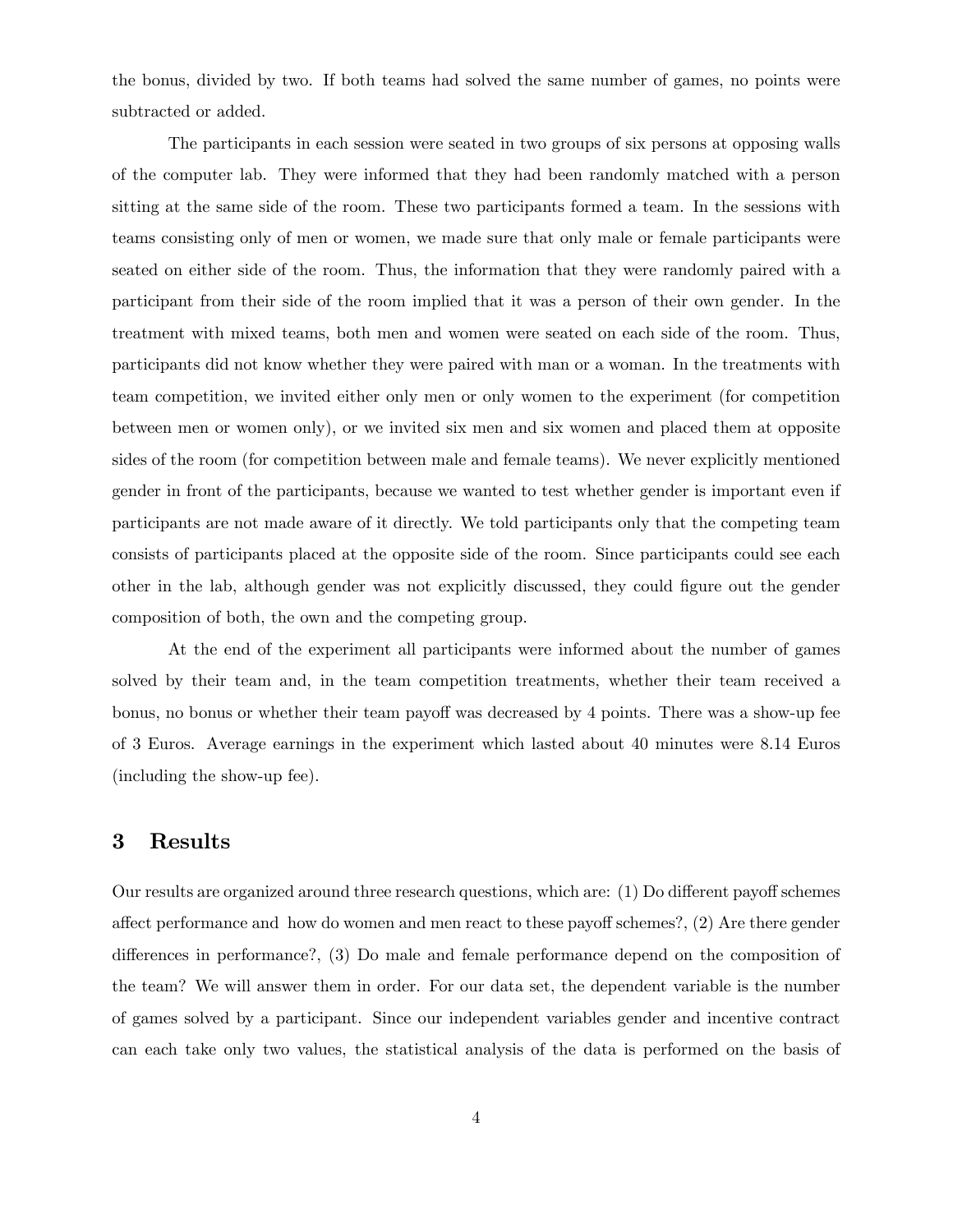the two-sample t-Test (henceforth: t-test) as well as the non-parametric Mann-Whitney U -Test (henceforth: MWU).

#### 3.1 Do different payoff schemes affect male/ female performance?

First we compare overall performance in both treatments (RS and TC). According to Table 1 the average result in treatment TC (5.32) is slightly higher than the average in treatment RS (5.03). This is also true for each subgroup. Males as well as females solve on average more memory games in the TC than in the RS treatment (men: 5.67 vs. 5.33; women: 4.96 vs. 4.72). However, these differences are not significant.<sup>5</sup> Although the chosen payment scheme does not significantly influence the average individual performance, the switch from revenue sharing to team competition does increase the variance of outcomes (see Figure 1). The null hypothesis of no differences in variance between both treatments is rejected in favor of the alternative hypothesis of a higher variation in the TC treatment at 5% level (Variance Ratio F-test,  $p = 0.039$ ).<sup>6</sup>

| Table 1: Descriptive statistics: Number of Solved Games |          |                |                 |                |      |        |                  |          |
|---------------------------------------------------------|----------|----------------|-----------------|----------------|------|--------|------------------|----------|
|                                                         | RS       |                |                 |                | TC   |        |                  |          |
|                                                         | Mean     | Min.           |                 | Max. Std. Dev. | Mean | Min.   | Max.             | Std.Dev. |
| Men                                                     |          |                | 5.33 3 7        | 0.956          |      | 5.67 3 | 8 <sup>8</sup>   | 1.274    |
| Women                                                   | 4.72 2 7 |                |                 | 1.210          |      |        | $4.96 \t 2 \t 7$ | 1.488    |
| All                                                     | 5.03     | $\overline{2}$ | $7\overline{7}$ | 1.126          | 5.32 | 2      | 8                | 1.417    |

 $5p > 0.2$  for each subgroup (males, females) as well as for the pooled data, regardless of the statistical test used.  $6$ The statistical significance of this result on subgroup level is maintained only for the male subgroup.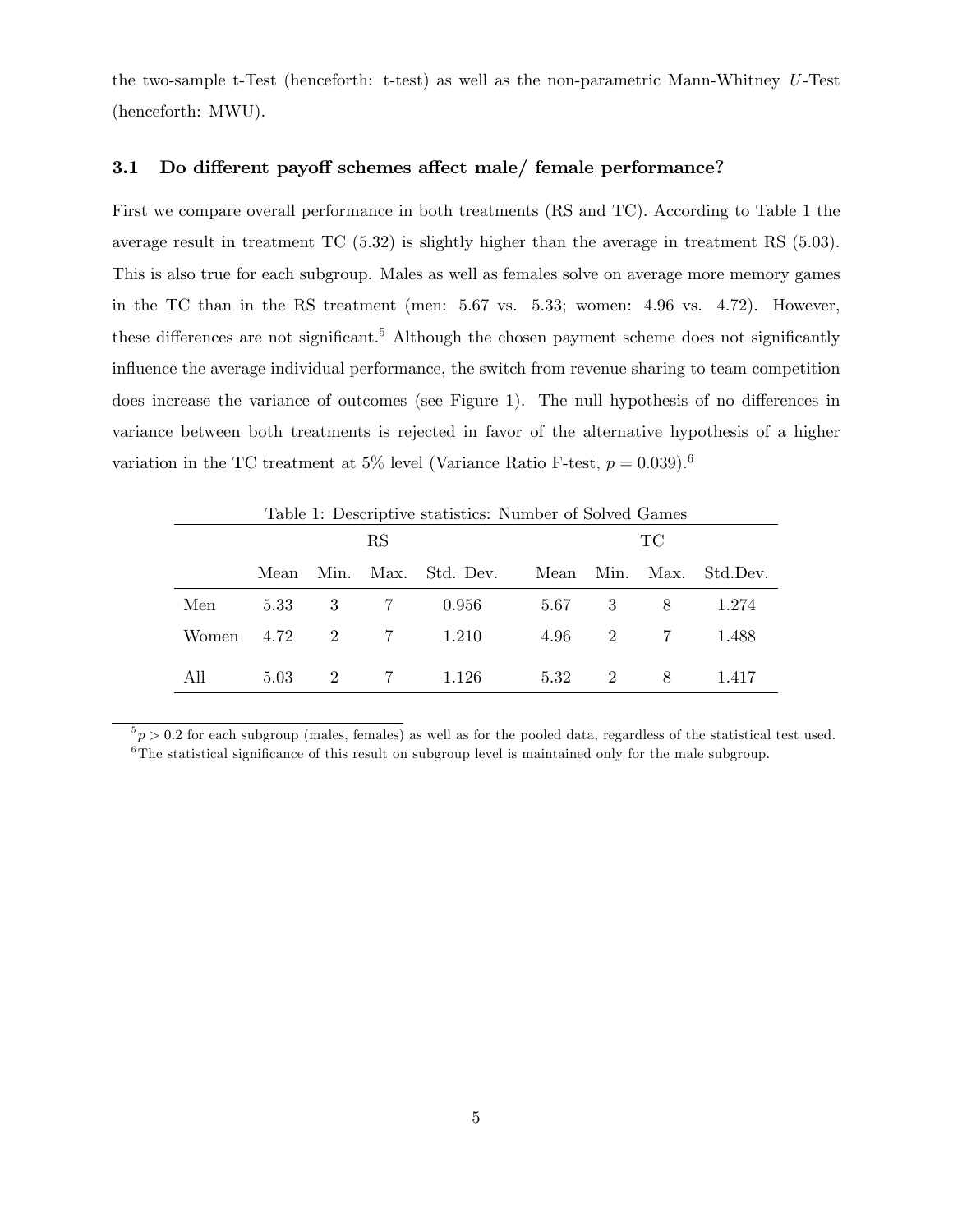

Figure 1: Mean-variance scatterplot of male and female performance. We distinguish between team members being of the same sex (TM\_SS), of the opposite sex (TM\_OS) and the members

of the other team being of the same sex (OT  $SS$ ) or of the opposite sex (OT  $OS$ ). E.g.,

RS TM SS means that the data come from a revenue sharing treatment where the team member was of the same sex; empty dots stand for women, full dots for men.

**Observation 1:** The choice of payoff scheme (revenue sharing vs. team competition) does not significantly influence individual performance. However, competition significantly increases the variance of the observed outcomes.

The result that the incentive scheme alone has no clear-cut effect on performance allows us to focus on gender effects and in particular on the interaction of gender with the chosen incentive scheme. Of course, the sensitivity of performance to incentives depends on the chosen task. For our purpose of investigating gender effects we have succeeded in identifying a task in which performance is not very sensitive to monetary incentives alone, but rather to the incentive scheme in conjunction with gender (as will be shown below).

A number of studies find a positive effect of competition on performance, see, e.g., Nalbantian and Schotter (1997), van Dijk et al. (2001), Gneezy et al. (2003), and Erev et al. (1993). However, each of these studies differs from ours in several respects. In van Dijk et al. (2001) and Gneezy et al.  $(2003)$ , for example, single individuals compete instead of teams as in our case. Nalbantian and Schotter (1997) do not use a real effort task but rather have participants pick a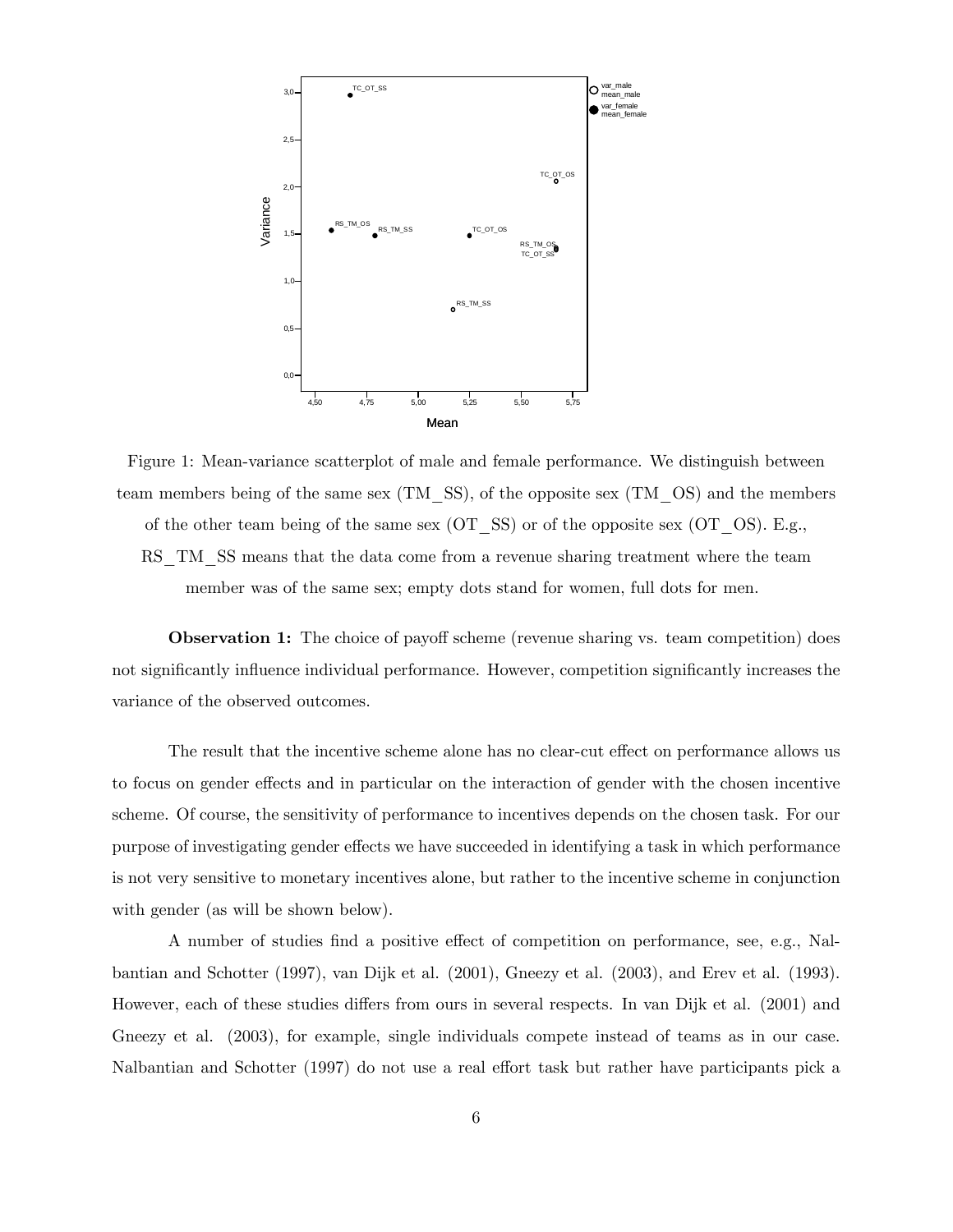number for their effort choice, where higher numbers are associated with a higher monetary cost. Erev et al. (1993) consider team competition in a real effort environment as we do, but participants were able to observe the performance of the competing team as well as of the other members of their own team constantly during the experiment. Thus, they had the possibility to increase effort in response to the performance of others, which might enhance the effectiveness of competition. Also, they did not study the composition of teams in terms of gender as a possible determinant of performance.

The outcomes of team competition show a greater variance than the outcomes of revenue sharing, which is in line with the findings of Nalbantian and Schotter (2003) as well as van Dijk et al. (2001). In a competitive environment, the optimal strategy depends on the ability of one's competitors. Thus, different beliefs might lead to different optimal strategies in the case of competition, which explains the increased variance in the number of solved games compared to revenue sharing.

The increased variance of payoffs under team competition in the presence of diffeent degrees of risk aversion of men and women (as evidenced in the psychology literature (Byrnes, Miller and Schafer, 1999) and in the economics literature (Eckel and Grossman, forthcoming)) could affect individual performance. However, according to the first part of Observation 1, men and women do not seem to react in a significantly different way to changes in the payoff scheme. This finding is consistent with the result of Gneezy et al. (2003), who do not find any evidence that risk aversion influences male and female performance in the context of tournaments.

#### 3.2 Does gender influence performance?

If men and women are equally skillful and incentives are the same for both groups, the average number of games solved should not be significantly different.<sup>7</sup> However, the observed outcomes reveal a strong gender effect on performance (MWU and t-test:  $p = 0.004$ ) indicating that males solved significantly more games than females. In addition, this result holds for both payoff schemes and can be (weakly) statistically corroborated in both treatments separately (t-test, RS:  $p = 0.02$ , TC:  $p = 0.083$ ).<sup>8</sup>

<sup>&</sup>lt;sup>7</sup>Note that various psychological experiments on the Memory game have shown that the subjects' ability to use the computer mouse does not significantly influence the results.

<sup>&</sup>lt;sup>8</sup>The corresponding p-values for the MWU are:  $p = 0.015$  for RS and  $p = 0.111$  for TC, revealing only a significant difference for the revenue sharing treatment.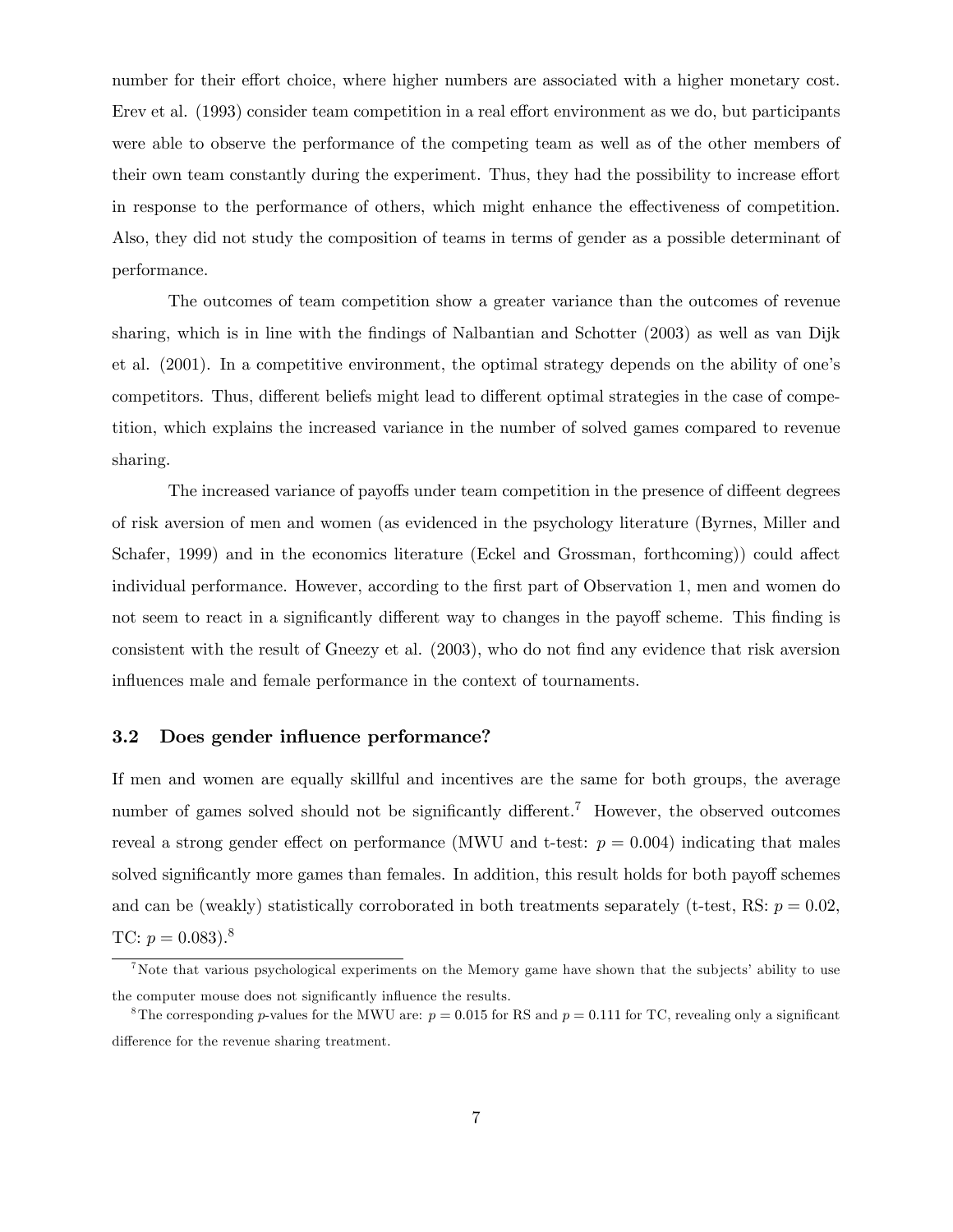**Observation 2:** Men perform significantly better than women.

Differences in performance between women and men depend on the specific task.<sup>9</sup> Our memory task reveals a clear asymmetry in that men solve on average more games than women. This allows us to study team work in the presence of team members with different abilities.

Several experiments by psychologists show that women outperform men in the memory game (see, e.g., Tottenham et al., 2003, McBurney et al., 1997). However, no monetary incentives were used in the psychology experiments, and performance in these studies was measured differently.<sup>10</sup> The difference to our findings can be be due to the interaction of gender with other features of the situation such as monetary incentives, e.g. women might be overall less motivated than men in a situation where they get paid according to performance. While our data are not sufficient to fully explain the observed difference, we will address the relationship between incentives and gender in the next section.

#### 3.3 Performance in mixed teams with revenue sharing

A number of factors can affect behavior of men and women depending on whether they face a team member of the same or of the opposite sex. From an economic perspective, the expected number of games solved by the other team member should not affect performance. Thus, even if men or women believe that the other gender differs in ability, this should not affect choices. But when working together in a team, motivations such as solidarity, courtesy, competitivenss or indifference towards the same or the opposite gender can come into play. Also, the social norms that men should support women and that women need to be helped might change a subject's motivation to contribute when participating in a mixed team compared to a single-sex male or female team.

As shown in Figure 2 in the case of revenue sharing there are no significant differences between male and female performance within single-sex teams (5.17 vs. 4.79). However, in mixed teams men solve on average 5.67 games, as compared to 4.58 for women. The  $p$ -value of the t-test is 0.037, so the difference is significant at the  $5\%$  level.<sup>11</sup> The considerable difference in effort of

<sup>&</sup>lt;sup>9</sup>In Gneezy et al. (2003) where subjects had to solve mazes, men also performed better than women. In Niederle and Vesterlund (2005) no gender difference can be found for the task of adding numbers.

 $10^0$ Only one game is solved and performance refers either to the "efficiency measure" defined as the total number of trials divided by total time (Tottenham et al., 2003) or to the "memory score" defined as the total number of times any card was turned over (McBurney et al., 1997).

<sup>&</sup>lt;sup>11</sup> The corresponding value for MWU is  $p = 0.033$ .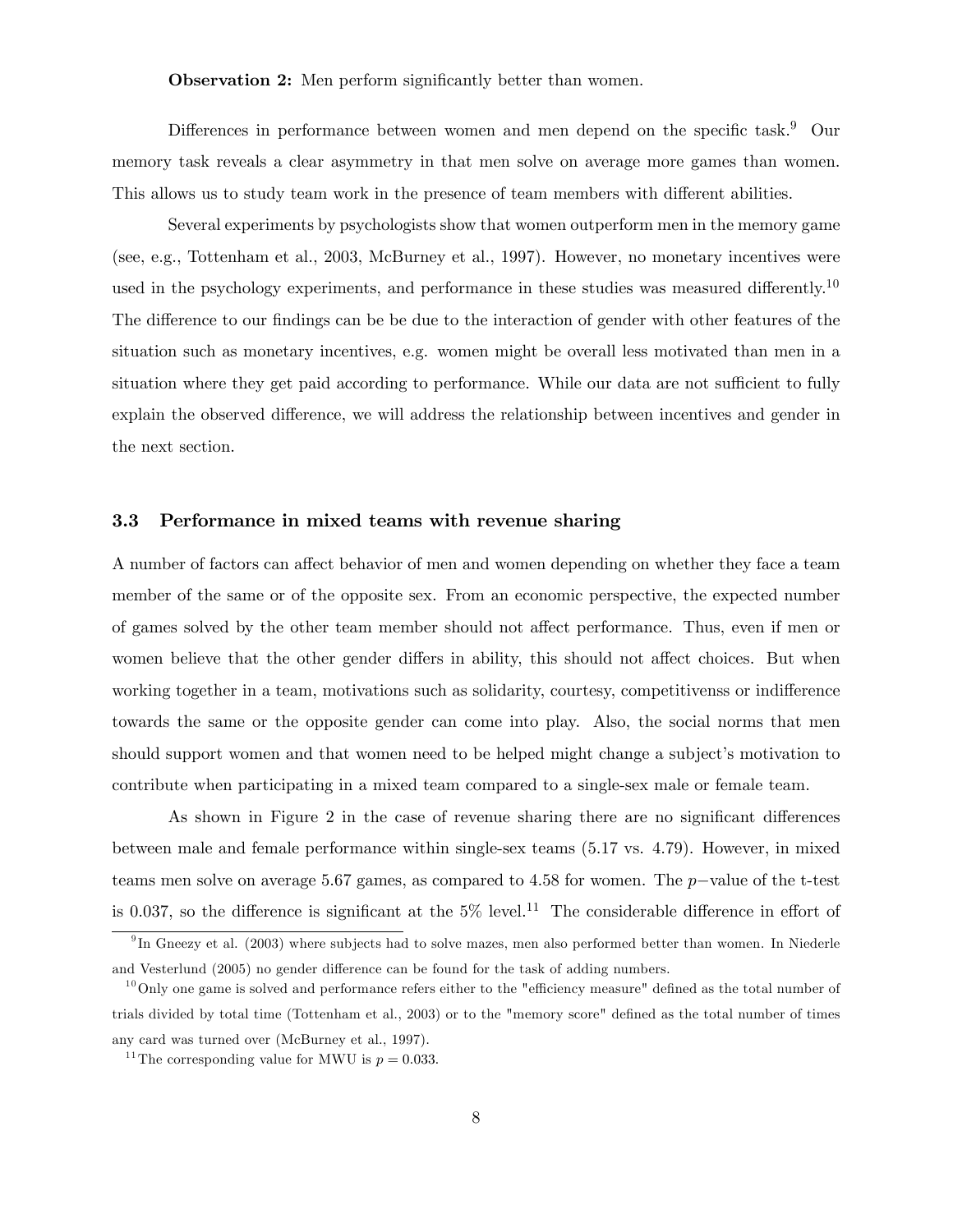men and women in mixed teams is due to the significant increase of male performance relative to single-sex male teams (MWU,  $p = 0.052$ , one-tailed). Women not only refuse to increase their effort when paired with men, but the number of solved games slightly decreases on average (4.79 vs. 4.58 in favor of purely female teams).



Figure 2: Average performance of men and women in all treatments (std. deviations in brackets)

This leads to:

Observation 3: With revenue sharing (RS), the performance of men and women does not significantly differ in the case of single-sex teams. However, in mixed teams men perform significantly better than women.

The behavior of men and women can be explained by adherence to gender roles. When paired together in a team, men adopt the active role while women are more passive than in situations where only women are present. This finding is consistent with psychological experiments on helping behavior. They show that women are overall more likely to receive help than men. Furthermore, men display chivalry and helping behavior towards strangers (as in our experiment) while women typically care for friends and intimate relations.<sup>12</sup>

In the economics literature, Eckel and Grossman (2001) find that men are *chivalrous* when playing ultimatum games in that they are more likely to accept offers from women. Dufwenberg and Muren (2002) observe that women receive higher donations than men in dictator games. These two observations are similar to our finding that men behave nicely towards women when working together in a team. Eckel and Grossman (2001) also find that in ultimatum games, women almost

 $12$  For an overview and a meta-analysis of this literature see Eagly and Crowley (1986).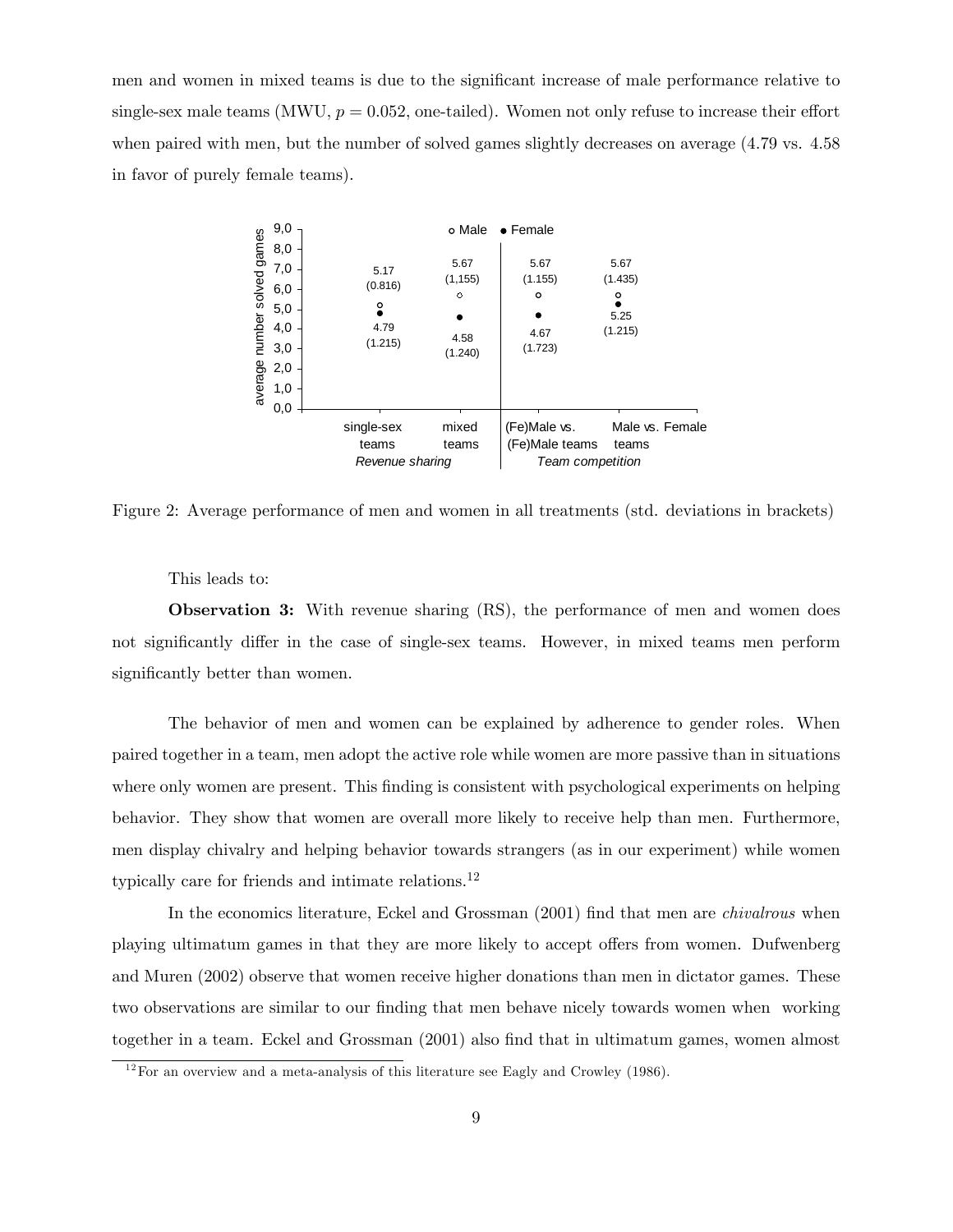never reject offers made by women, which they call *solidarity*. Solidarity or loyalty among women can explain our finding that women exert higher effort when the benefits are shared with another woman rather than with a man.

To sum up, our results reveal a significant gender difference in performance in mixed teams which is not present in single-sex teams. This difference in behavior in mixed teams is consistent both with the results from other experiments and with common gender stereotypes.

#### 3.4 Gender effects in team competition

Economic theory predicts that own ability and the ability of one's opponents in a tournament affect the optimal effort choice. Thus, men who think (correctly) that they are on average better in solving memory games than women might be tempted to reduce their contribution when competing against a female team. Also female (less able) teams may lower their effort when competing against male teams, suspecting that their team will lose anyway. A similar effect could be generated by the stereotype that women perform poorly in a competitive environment. On the other hand, solidarity among women might increase womenís performance when competing against men.

By introducing competition among single-sex teams, we observe a gender gap in mean performance when the competing teams are of the same sex (5.67 vs. 4.67 in favor of the men), but this difference is not significant ( $p > 0.10$  regardless of the statistical test used). Furthermore, as shown in Figure 2 the gender gap almost disappears when male and female teams compete against each other (the average number of solved games is 5.67 and 5.25, respectively). There is a noticeable although statistically insignificant rise in women's average performance from 4.67 (competition of female against female teams) to 5.25 (competition of female against male teams).

Observation 4: With team competition, the performance of male and female teams does not significantly differ, neither when competing amongst themselves nor when competing against each other. There is a tendency for women to increase their effort when competing against men.

The hypothesis that all teams will lower their performance when male and female teams compete is not supported by the data. Rather, we observe that women perform best when competing against men, which is consistent with the hypothesis that there is a certain degree of solidarity among women.<sup>13</sup>

 $13$  Gneezy et al. (2003) find for incentive schmes based on individual performanc that women perform better when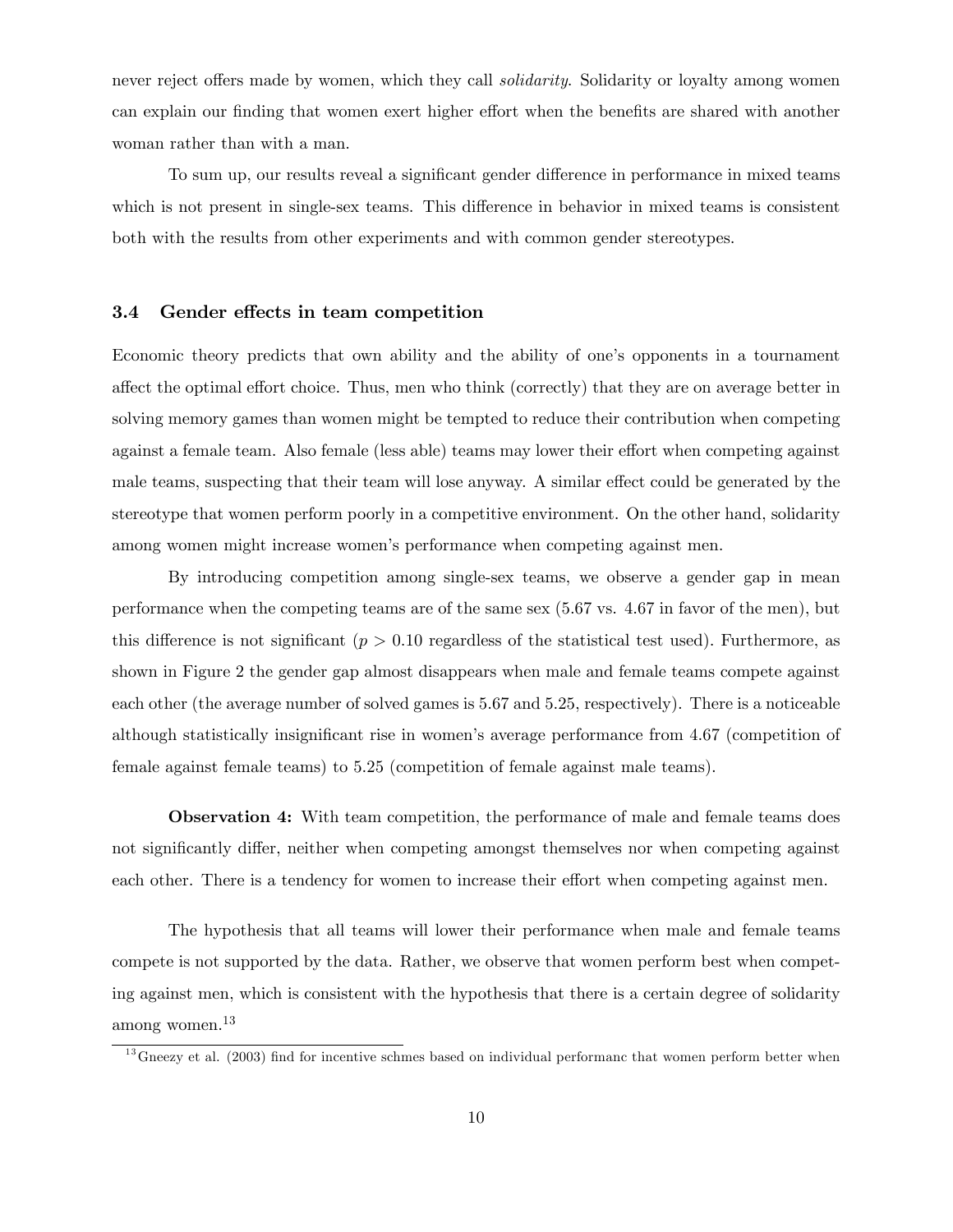Erev et al.  $(1993)$  observe (for mixed teams) that the performance enhancing effect of competition diminishes as the difference in ability between the competing groups increase. This is consistent with the predictions of the theory in asymmetric tournaments. In our case of single-sex teams, the performance of the on average more able male teams is independent of the gender of the competing team, and women even increase their performance slightly when competing against men. We observe an average performance of 5.46 solved games in the treatment with competition between women and men. This is higher than the average performance with competition among men or women only, which is 5.17. Thus, the (negative) incentive effect based on differences in ability might be overcompensated by gender effects in our experiment.

## 4 Conclusions

Which incentive scheme and which gender of team members should be chosen to maximize performance? This paper has attempted to shed light on the problem of group incentives and productivity by investigating whether gender is of relevance for the optimal composition of a team. The results of our real effort experiment suggest that gender plays a role in the context of team work and is an important aspect for the optimal composition of teams. In particular, we find that performance does not simply depend on the chosen incentive scheme (revenue sharing versus team competition), but rather on the gender of the group members in conjunction with the chosen incentive scheme. Men perform worst when the benefits are shared with another man in a cooperative environment. Either the presence of women or competition or both lead to a significant increase in male performance.<sup>14</sup>. The case is quite different for women. They tend to reduce their effort when paired with men in case of team pay, and perform best when competing against men.<sup>15</sup> Therefore, given the chosen memory task and team work, if only men are employed it would be the best to introduce competition among teams or to change the composition of the workforce by hiring also women. If both men and women are employed, the productivity can be increased by forming male competing against women than against men. However, a number of studies by psychologists based on game-playing by children show that girls are more competitive when playing against boys than against girls (see Moely et al. (1979) and the studies cited therein).

<sup>&</sup>lt;sup>14</sup>The null hypothesis is that men perform better or equally well under revenue sharing when only men are present compared to the situation where either women or competition are present (MWU,  $p = 0.032$ ).

<sup>&</sup>lt;sup>15</sup>The null hypothesis is that women perform better or equally well under revenue sharing with mixed teams compared to competition of female against male teams (MWU,  $p = 0.093$ ).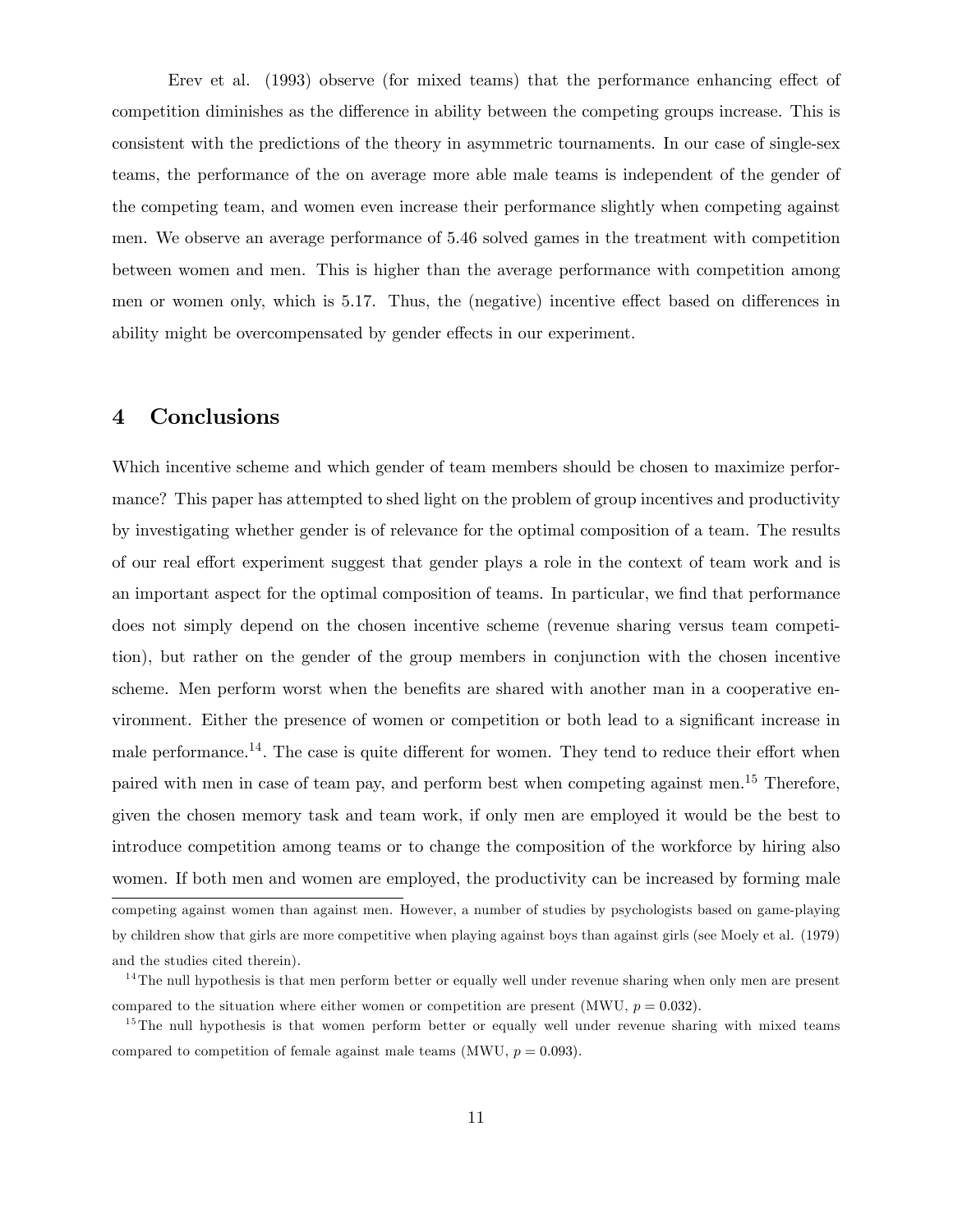and female teams and introducing competition between them.

# References

- [1] Adams, R.B. and Ferreira, D. (2003). Diversity and incentives: Evidence from corporate boards. Stockholm School of Economics. Mimeo.
- [2] Byrnes, J.P., Miller, D.C., and Schafer, W.D. (1999). Gender differences in risk taking: a meta-analysis, Psychological Bulletin 125(3), 367-383 .
- [3] Dufwenberg, M. and Muren, A. (2002). Discrimination by gender and social distance. Stockholm University. Mimeo.
- [4] Eagly, A.E. and Crowley, M. (1986). Gender and helping behavior: A meta-analytic review of the social psychological literature. Psychological Bulletin 100(3), 283-308.
- [5] Eckel, C. C. and Grossman, P.J. (2001). Chivalry and solidarity in ultimatum games. Economic Inquiry, 39, 171-188.
- [6] Eckel, C. C. and Grossman, P.J. (forthcoming). Differences in the economic decisions of men and women: experimental evidence. In: Handbook of Results in Experimental Economics. Edited by C. Plott and V. L. Smith. New York: North Holland.
- [7] Erev, I., Bornstein, G., and Galili, R. (1993). Constructive intergroup competition as a solution to the free rider problem: a field experiment. Journal of Experimental Social Psychology, 29, 463-478.
- [8] Ferreira, D. (2002). Group loyalty and incentive pay. U. of Chicago. Mimeo
- [9] Gneezy, U., Niederle, M., and Rusticchini, A. (2003). Performance in competitive environments: gender differences. Quarterly Journal of Economics, CXVIII, 1049-1074.
- [10] Hehenkamp, B. and Kaarboe, O. (2004). Who should receive weaker incentives? Peer pressure in teams. Mimeo.
- [11] Huck, S., Kübler, D., and Weibull, J. (2004). Social norms and economic incentives in firms. University of Tilburg Working Paper Series. Mimeo.